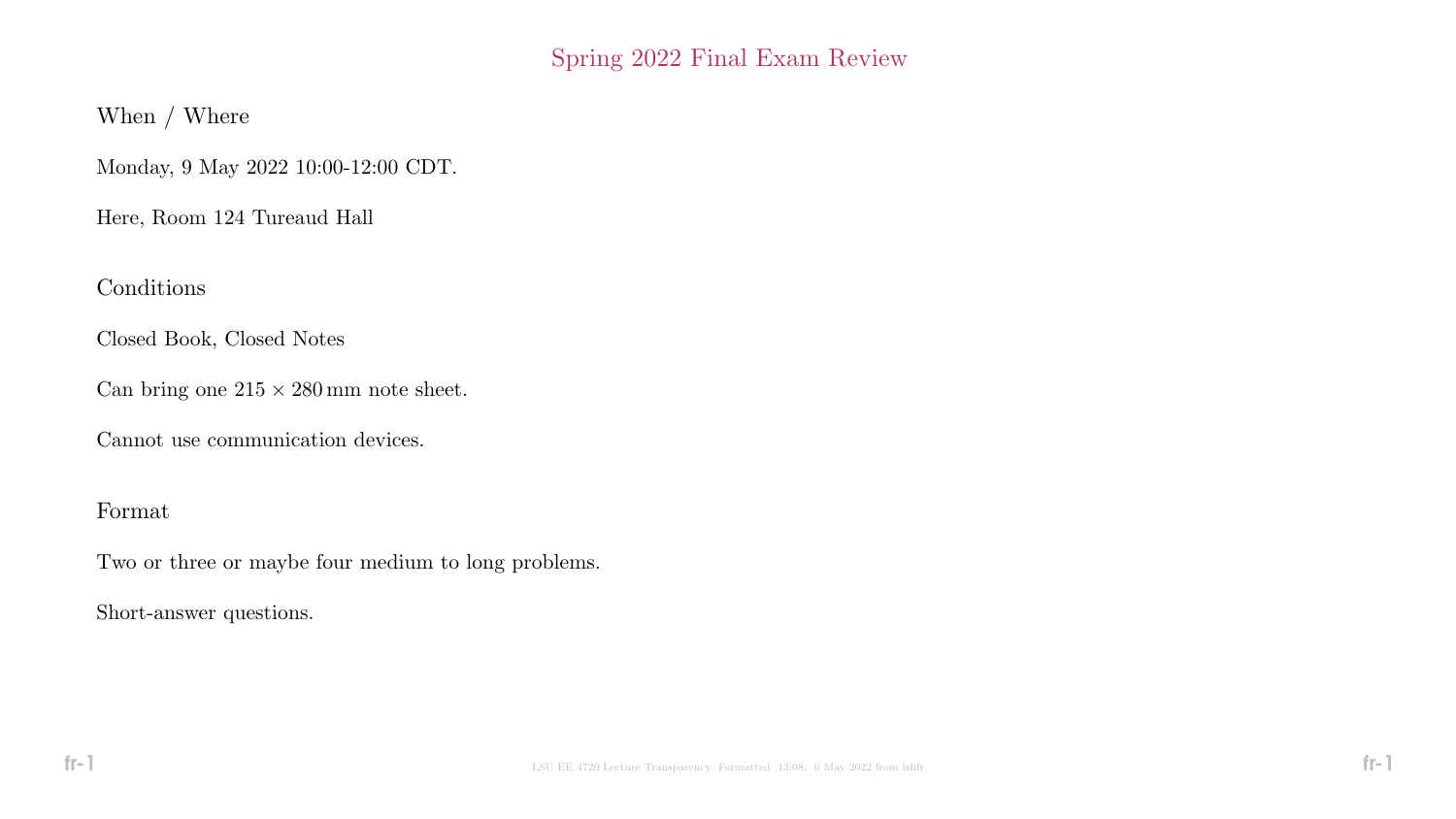#### Resources

Check course Web page daily for hints, new resources.

Web page: <https://www.ece.lsu.edu/ee4720/index.html>

RSS feed: [https://www.ece.lsu.edu/ee4720/rss](https://www.ece.lsu.edu/ee4720/rssunhbox voidb@x kern .06em vbox {hrule width.3em}home.xml)\_home.xml

Solved tests and homework:. <https://www.ece.lsu.edu/ee4720/prev.html>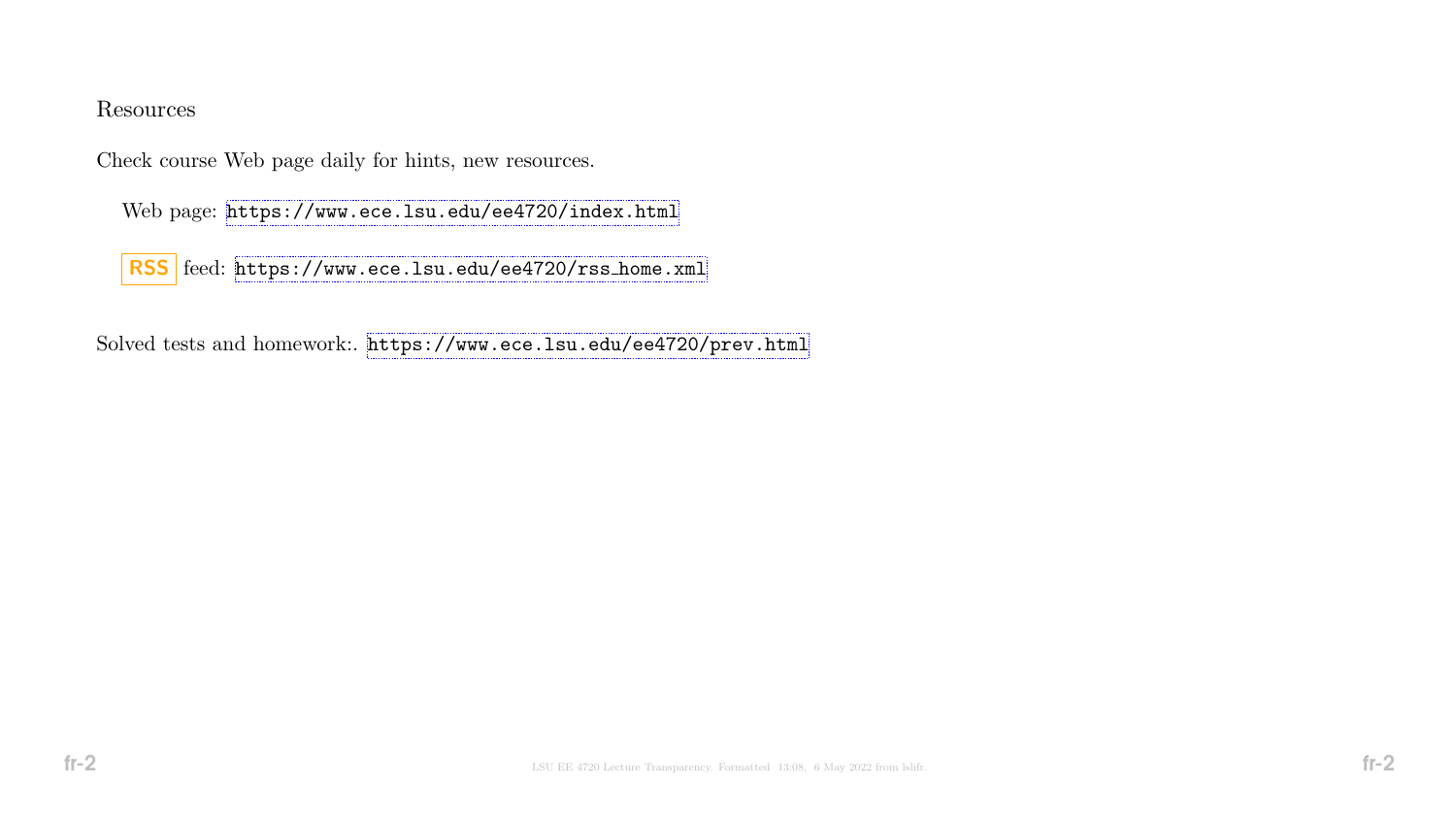### Study Recommendations

Study homework assigned this semester—test questions are often based on homework questions.

Solve previous test problems, start with more recent problems.

Memorizing solutions is not the same as solving problems.

Following and understanding solutions is not the same as solving problems.

Use the solutions for brief hints and to check your own solutions.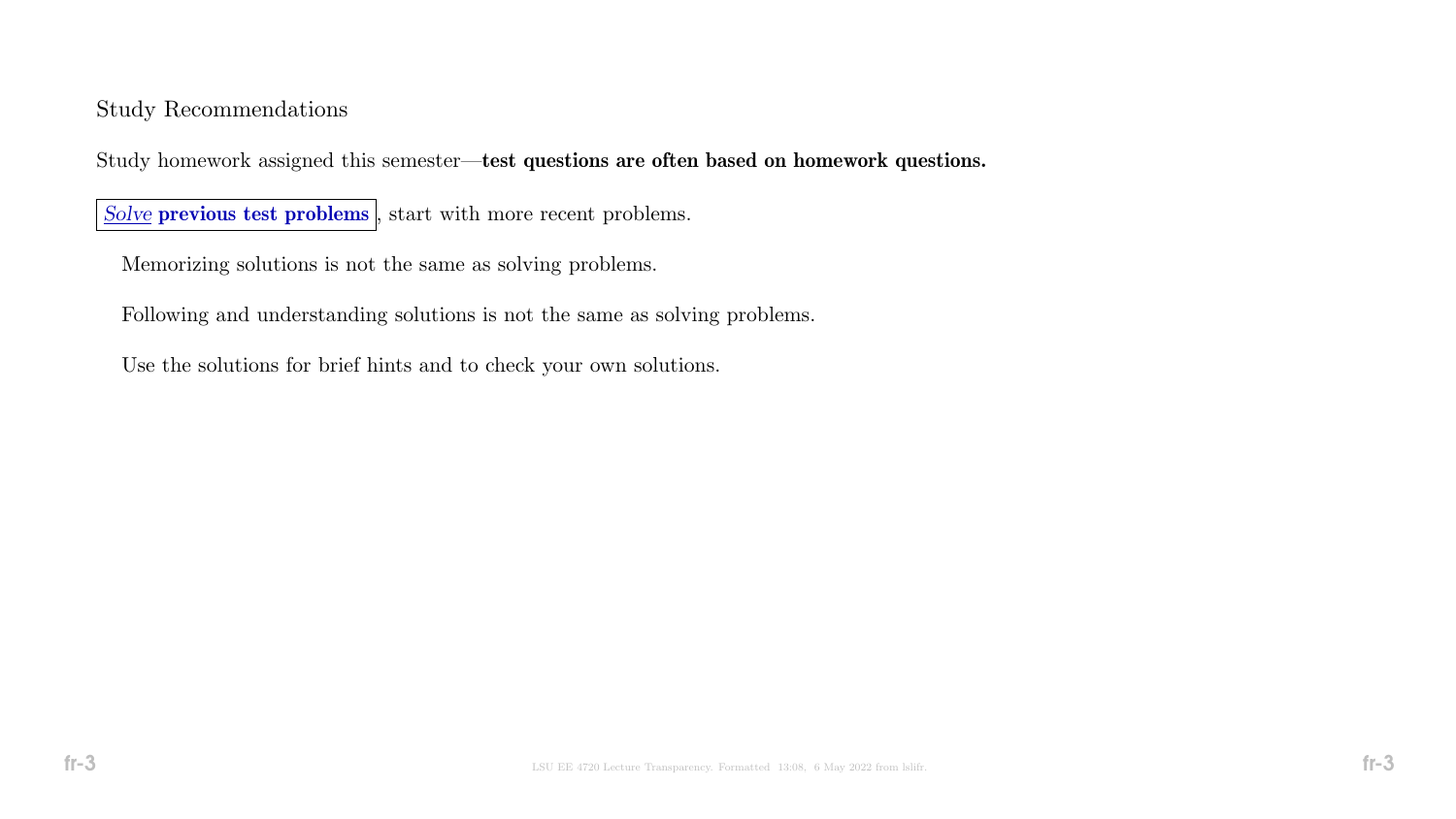### Emphases

Implementation Diagrams and Pipeline Execution Diagrams

They are a team, so study them together.

Designing and analyzing control logic and datapath.

Control Logic

We can't rely on magic.

Instruction Use

Should be able to easily write MIPS programs.

Should be able to use MIPS and SPARC instructions in examples.

Not required to memorize instruction names, except for common MIPS instructions.

Branch Predictors

Understand Operation, Determine Prediction Accuracy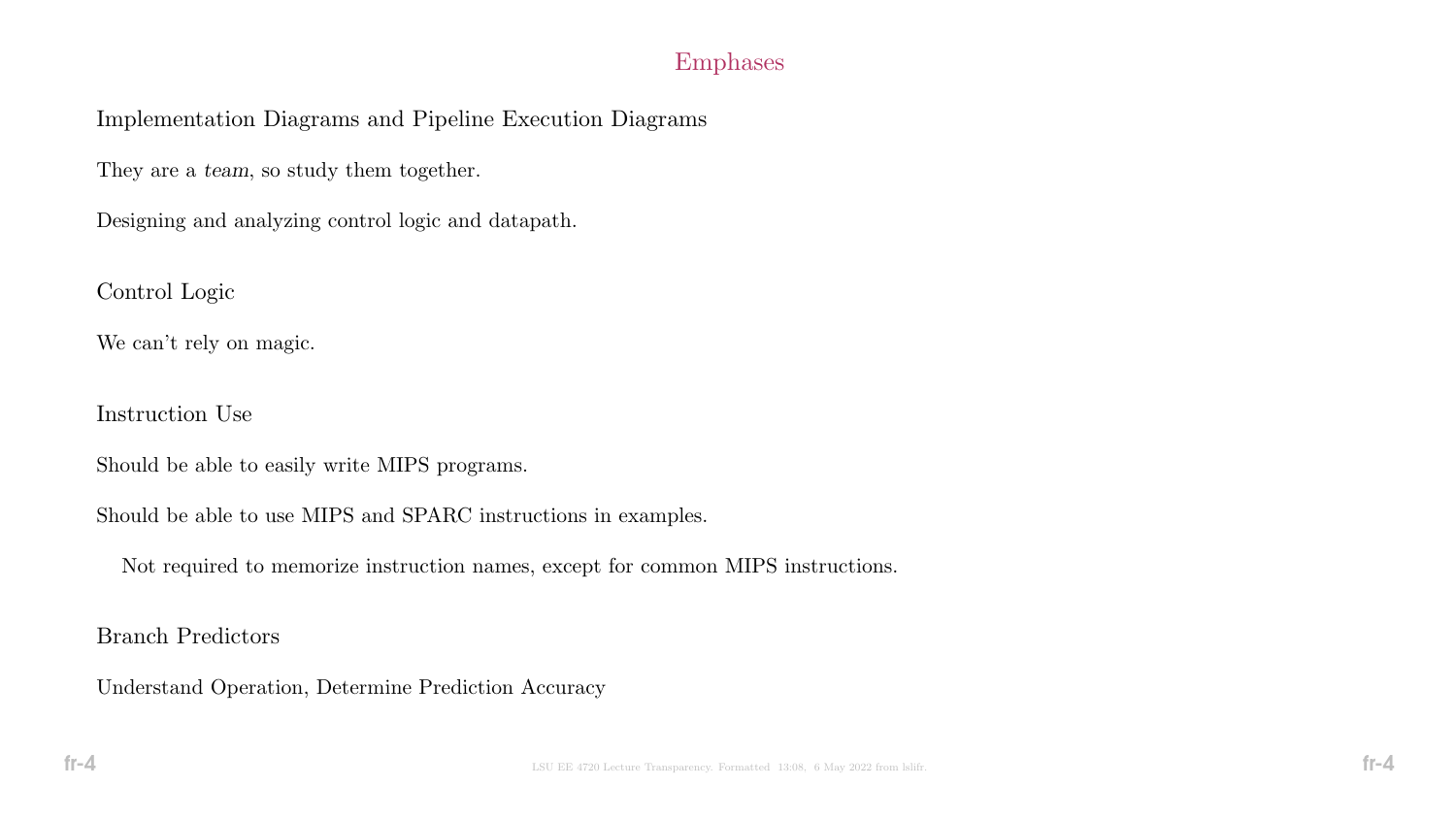# **Topics**

# Introductory Material

ISA v. Implementation.

Compiling and Optimization

Compilers and Optimization

Steps in building and compiling.

Basic optimization techniques, compiler optimization switches.

Profiling.

Compiler ISA and implementation switches.

How programmer typically uses compiler switches (options).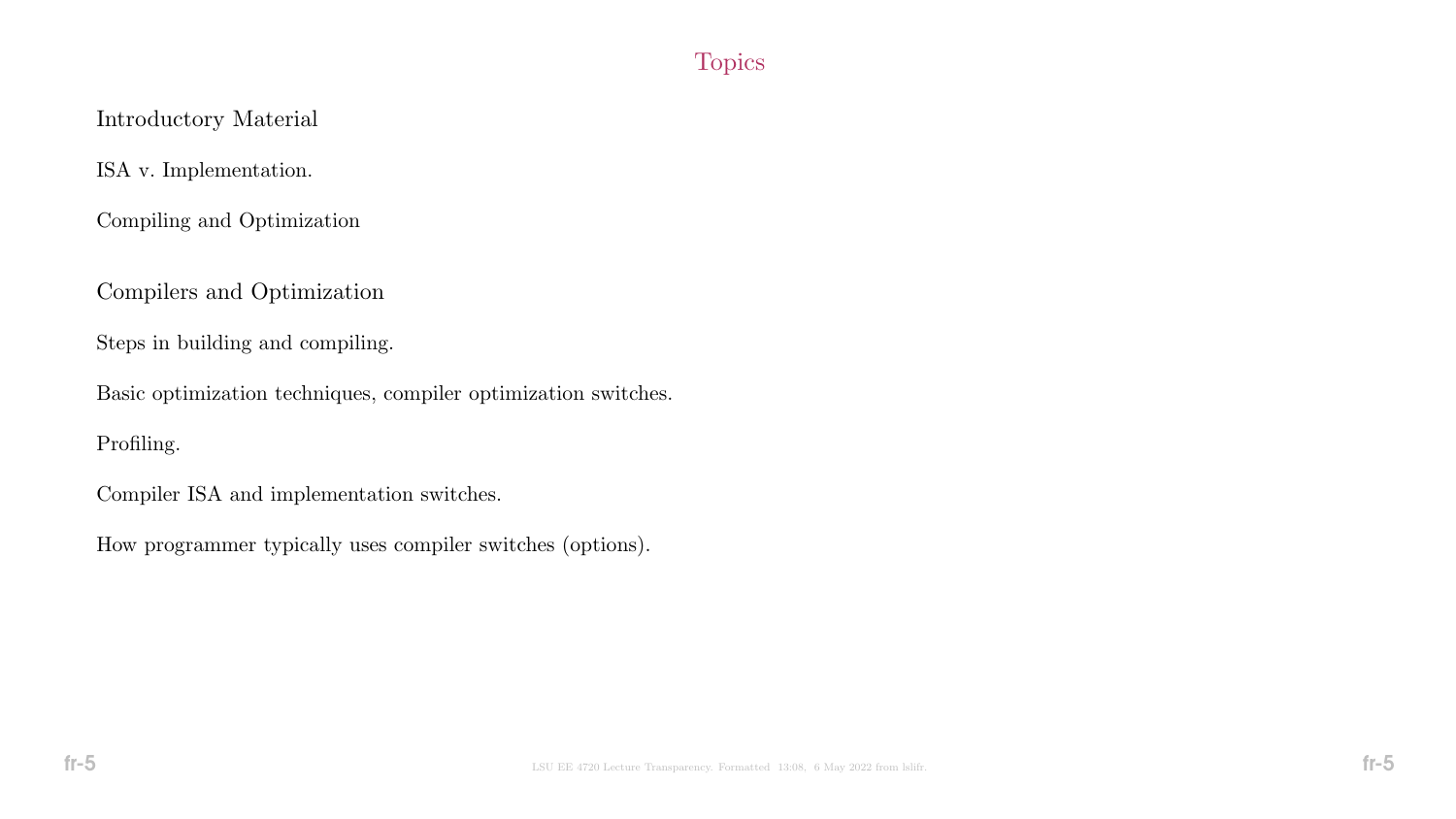Control Transfer Instructions: Types, when to use.

Branch, Jump, Jump & Link, Call, Return

Format of displacements in instruction.

Specification of condition: condition code registers or integer registers.

Instruction Coding.

Fixed-length, variable-length, and bundled instructions.

Splitting of opcode field (as in MIPS type-R instructions).

ISA Classifications: RISC, CISC, VLIW

Dependency Definitions

Hazard Definitions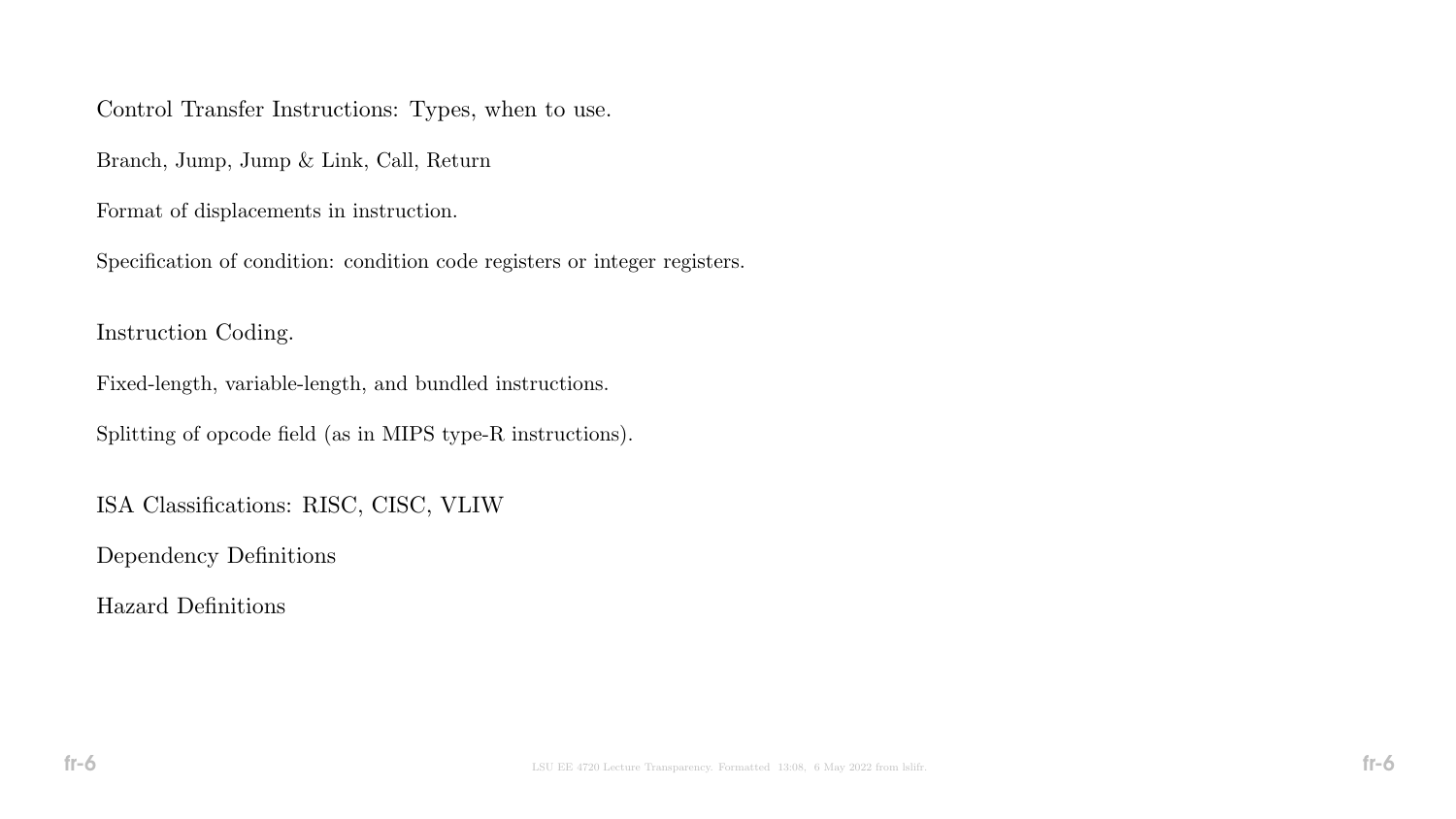# ISA Familiarity

# MIPS

Read programs, write programs, implement (design hardware)

### SPARC

Read common instructions.

Use of condition codes.

Instruction coding differences.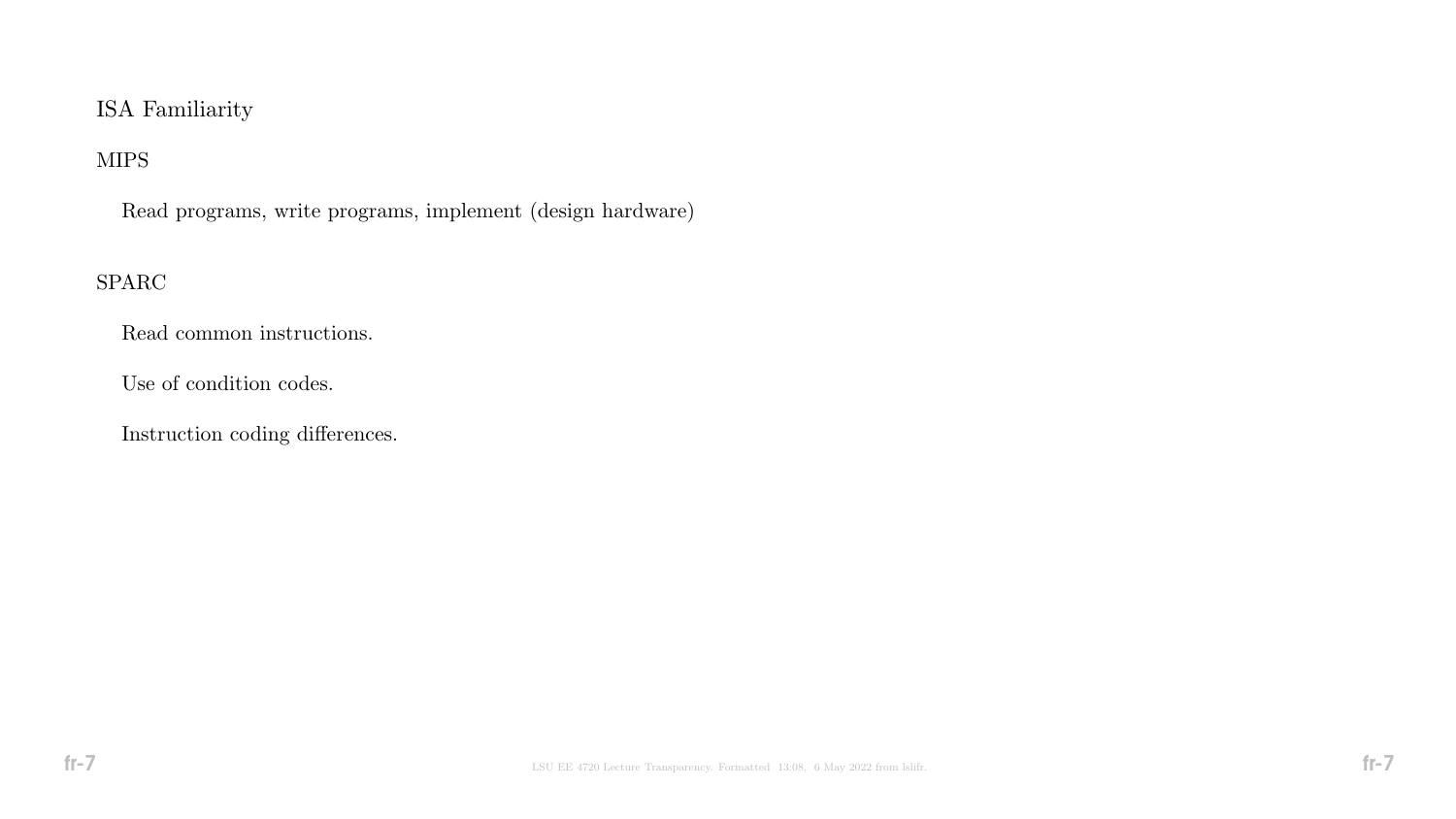# MIPS

Classification: RISC

Goals: ISA should allow simple, high-speed implementation.

Instruction types.

Know how to read and write MIPS programs.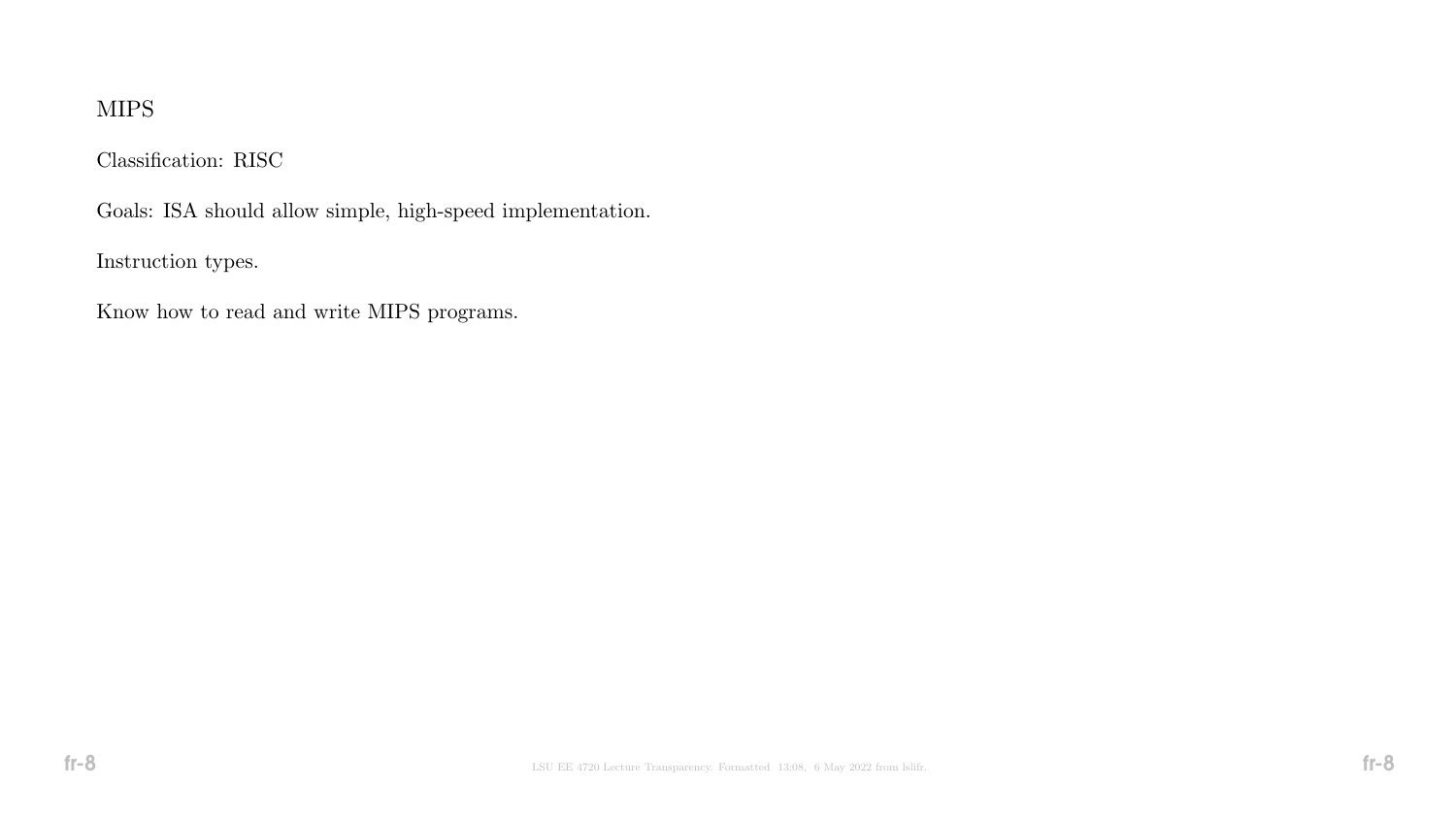#### Statically Scheduled MIPS Implementations

See Lecture Slides 6—https://www.ece.lsu.edu/ee4720/2022/lsli06.pdf and Statically Scheduled Study Guide-<https://www.ece.lsu.edu/ee4720/guides/ssched.pdf>

#### Pipelined Implementations

Basic (no bypassing, 2-cycle branch penalty), bypassed, branch in ID.

For a Given Pipelined Implementation

Show pipeline execution diagrams.

Show register contents at any cycle.

Design control logic.

Add logic and datapath to provide new bypass, insn, etc.

Determine instruction throughput (IPC).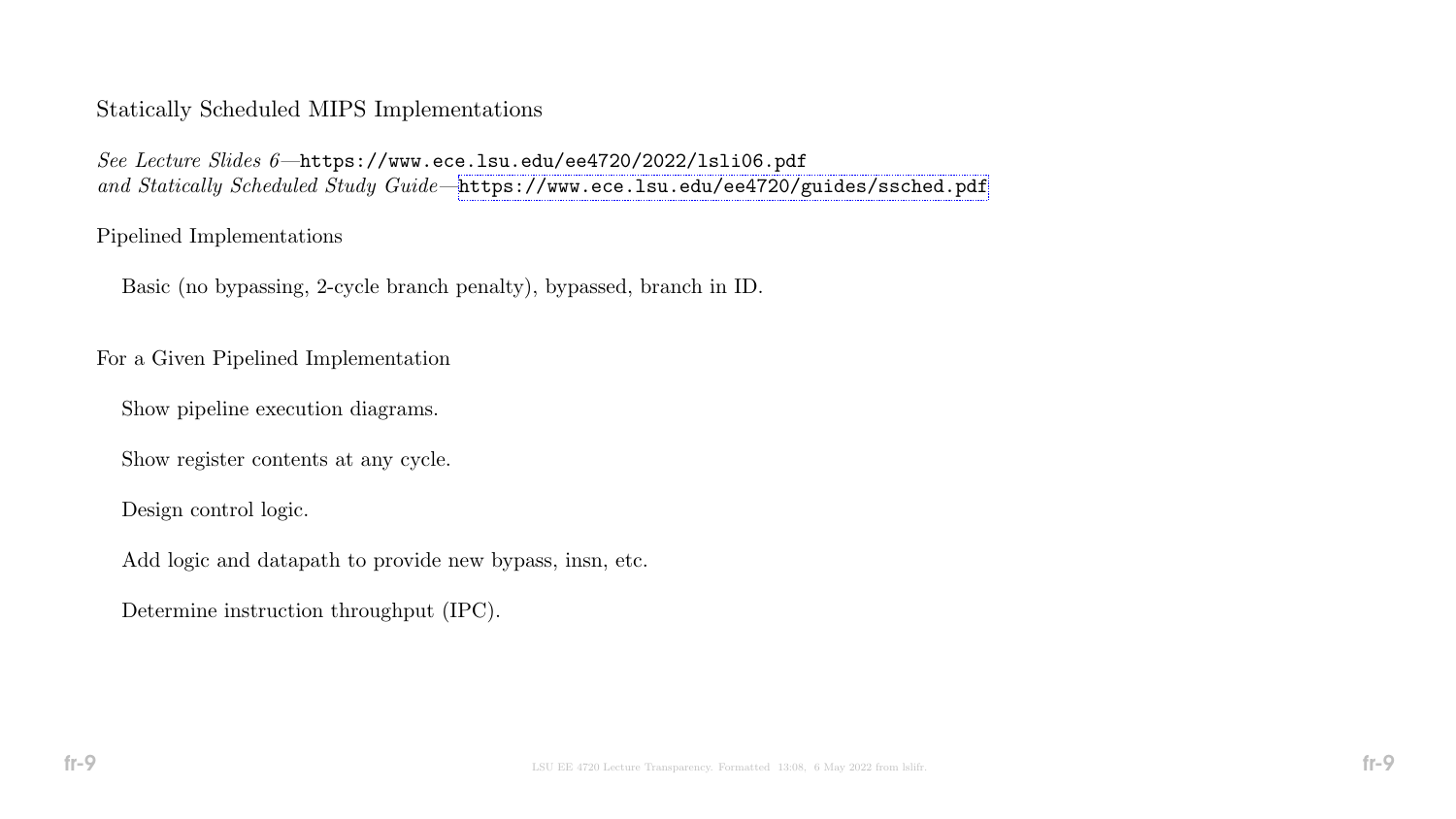# Long Latency (FP) Operations

Types of operations. (Floating point and maybe load.)

Degree of pipelining: Initiation interval.

Detecting functional unit structural hazards.

Detecting WB structural hazards: pipeline control logic.

Handling WAW hazards.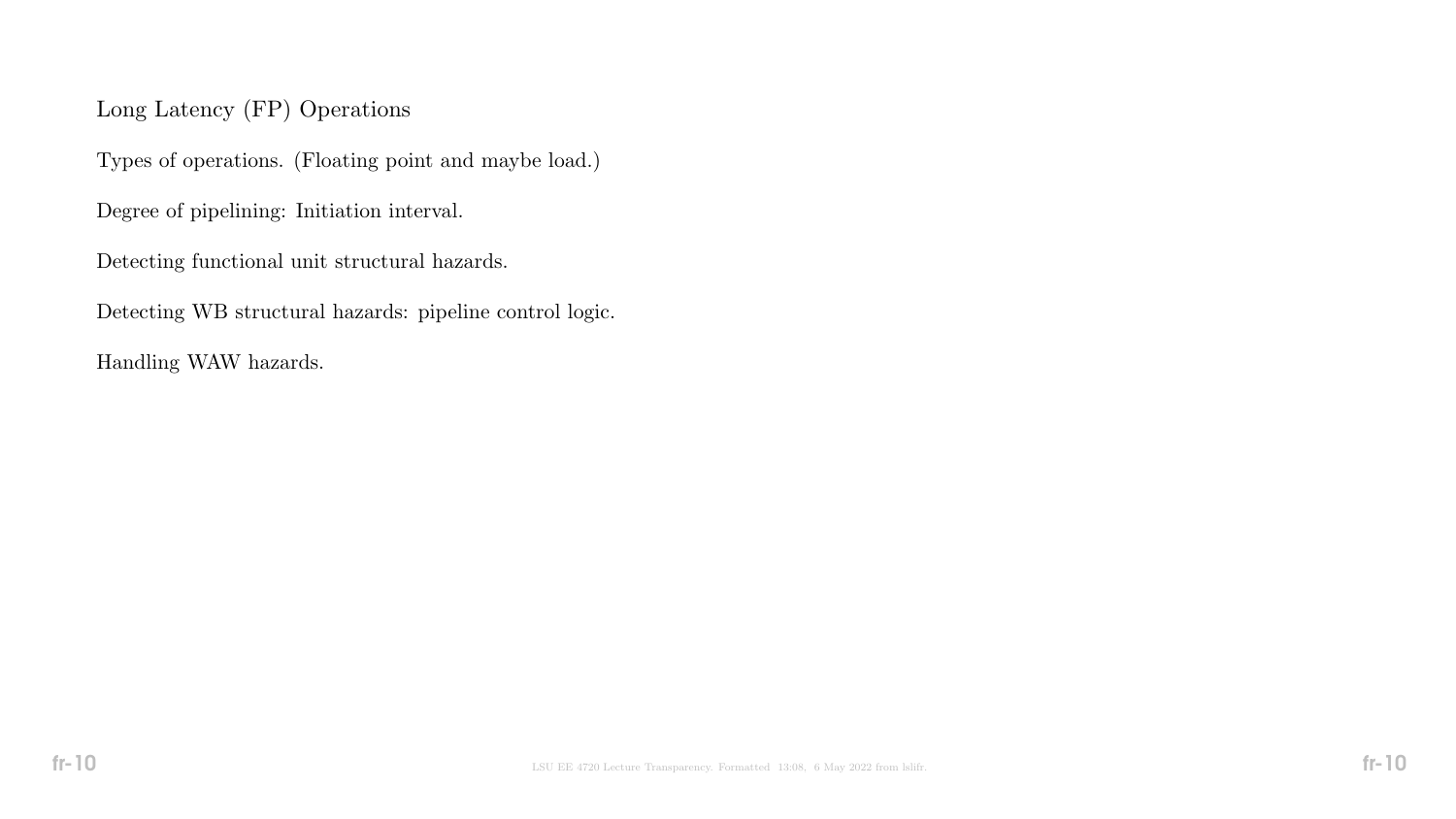# Superscalar and VLIW

### n-Way Superscalar

Duplication of Resources.

Duplicated  $n \times$ : Fetch, decode, rename, writeback, commit.

Duplicated  $\langle n \times: \text{load/store}, \text{floating-point units.} \rangle$ 

Costs:  $\propto n$  functional units;  $\propto n^2$  bypass, control.

Performance Limiters

Limiters due to device technology: Lower clock with increasing distances.

Aligned groups impose fetch restrictions that reduce fetch efficiency.

More stalls due to data dependencies.

More squashes due to branches.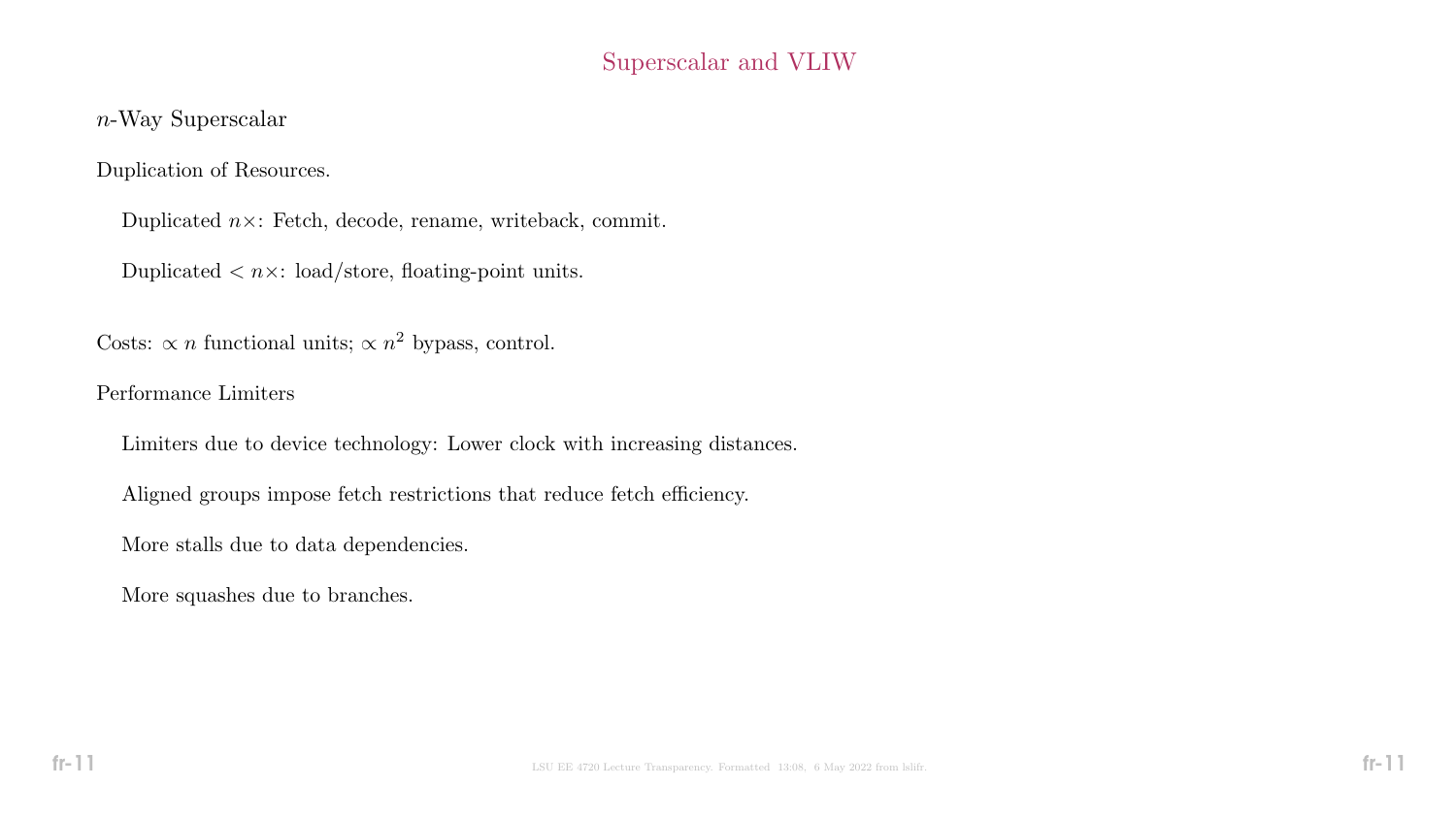# VLIW

Difference with superscalar: instruction bundling.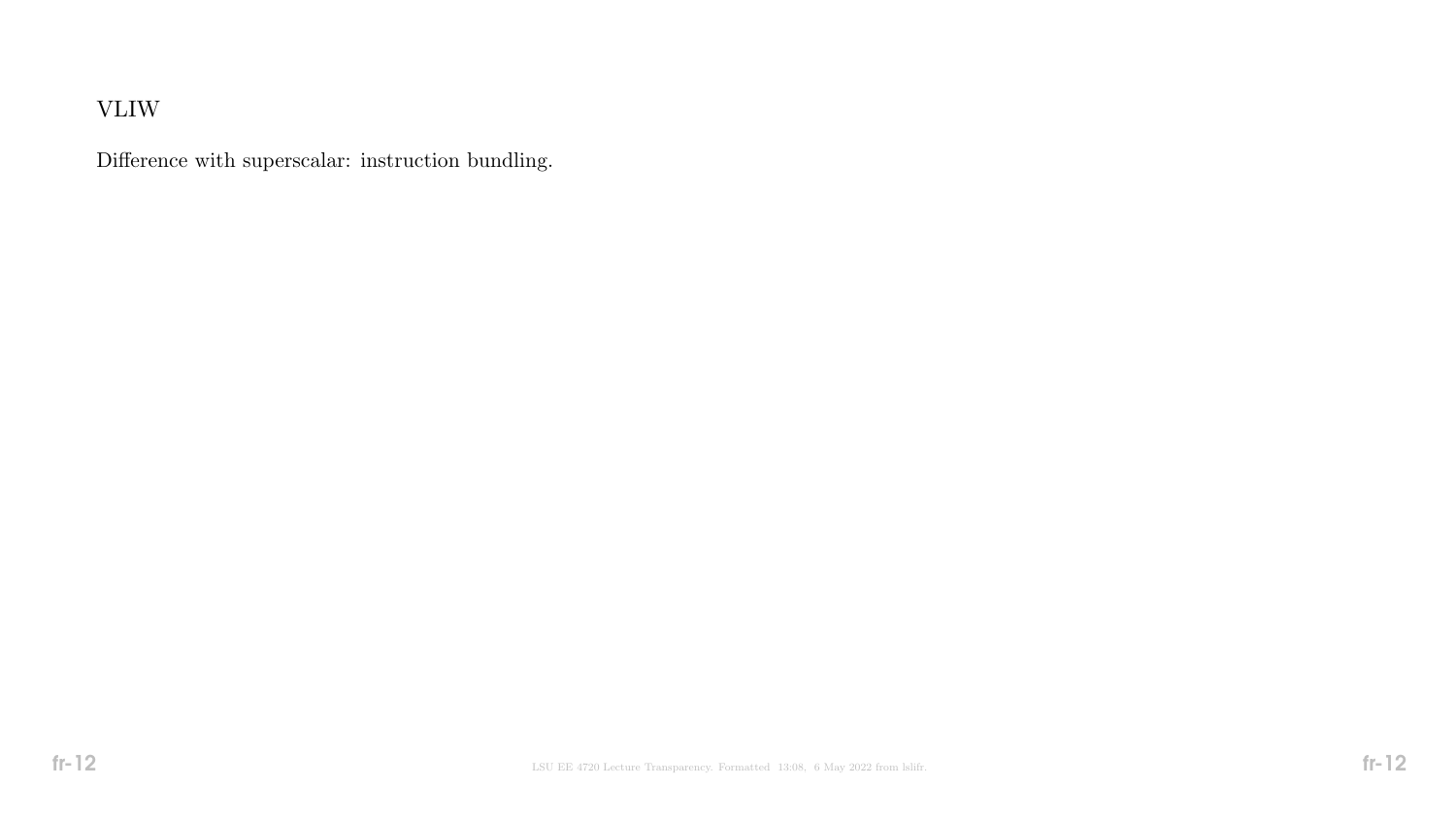# Deeper Pipelining

# Deeper (Super) Pipelining

Relationship between stage splitting, clock frequency and performance.

Relationship between stage splitting and cost.

Latch setup time.

More stalls due to data dependencies.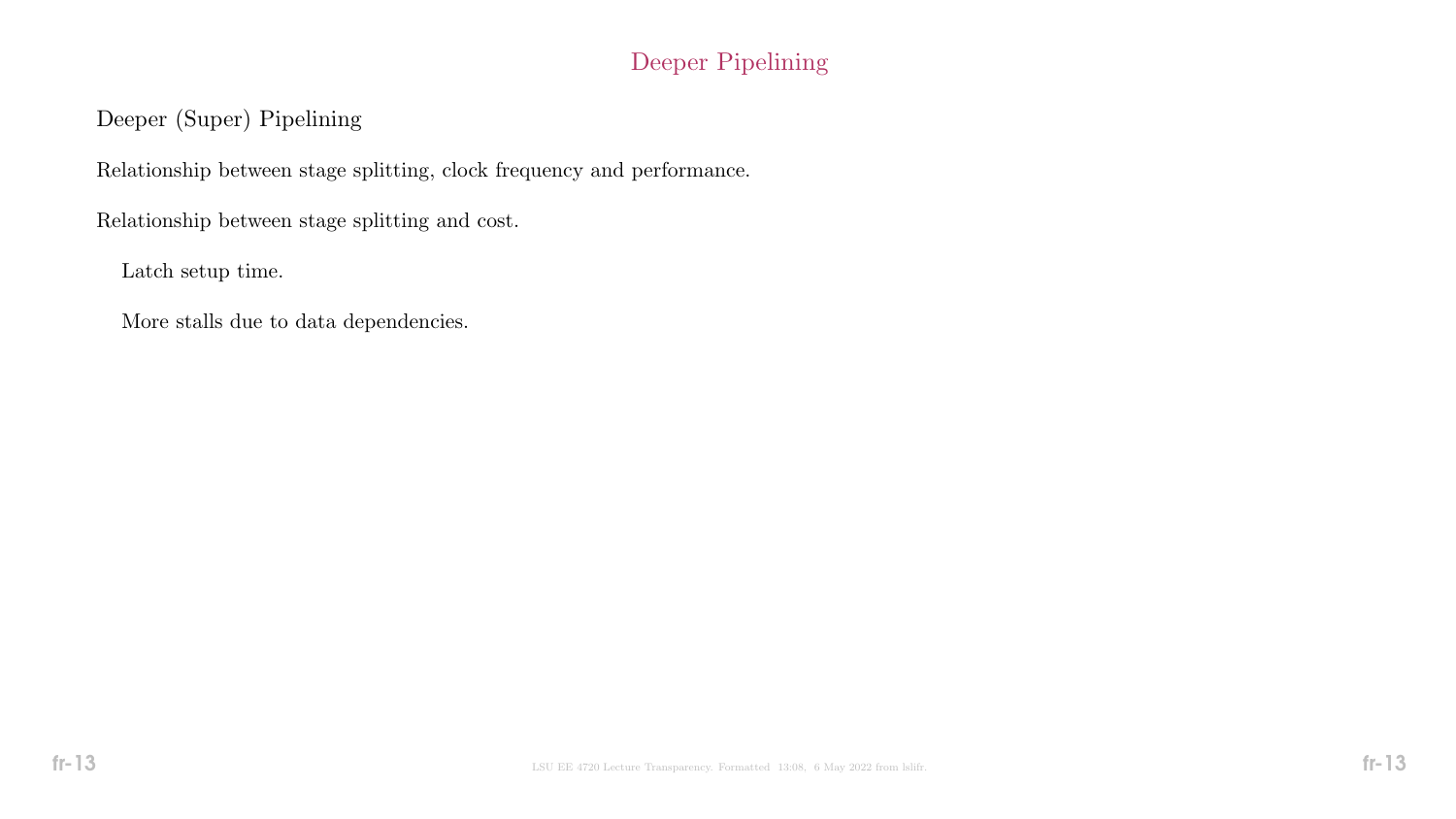# Vector Instructions

### Vector Instructions

Vector registers.

How vector instructions operate on vector registers.

Advantages and disadvantages and differences  $\ldots$ 

 $\ldots$  between vector instructions and superscalar systems.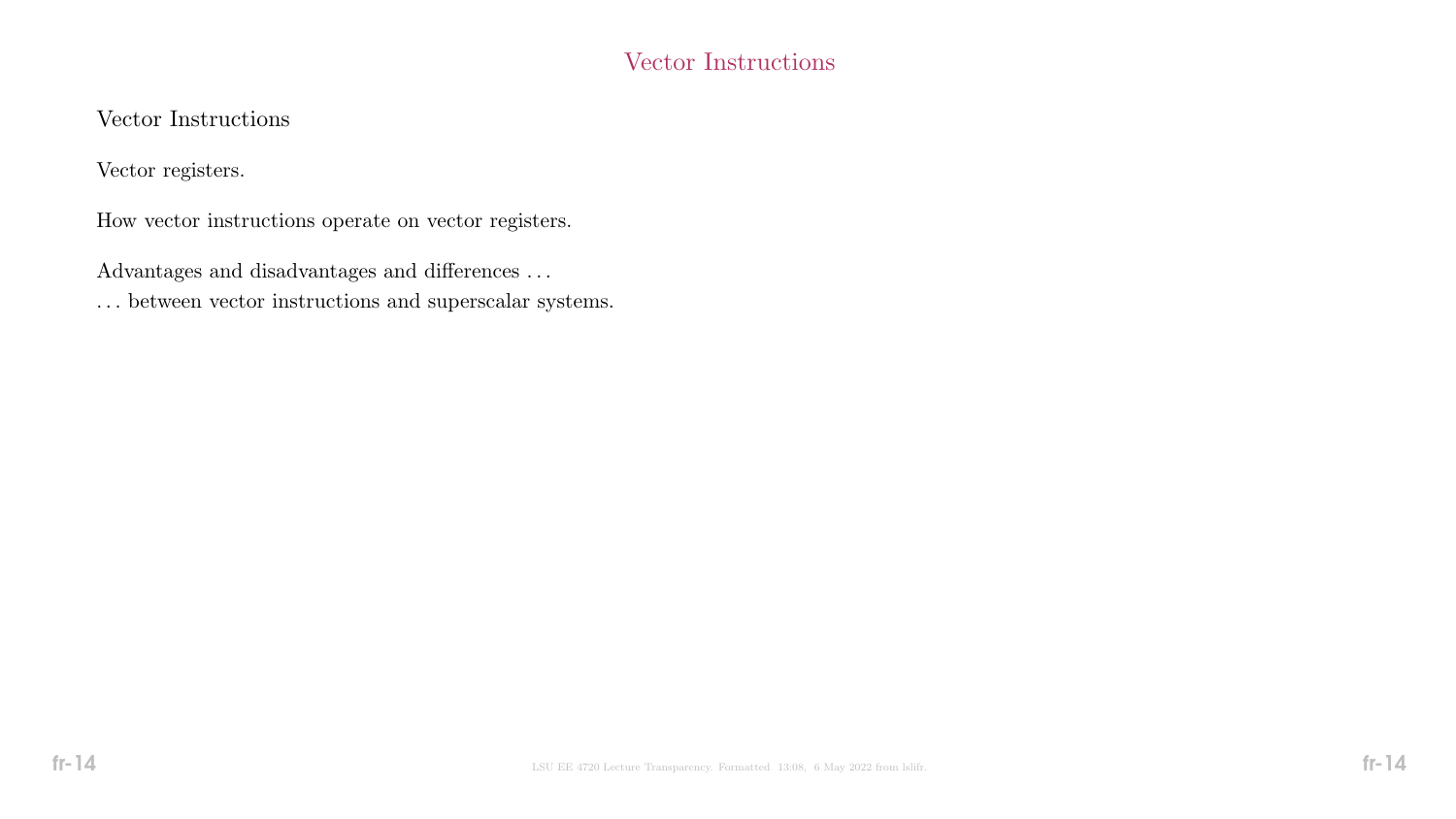### Branch Prediction

Bimodal predictor.

Correlated branch predictors: local, global, gshare.

Branch target prediction.